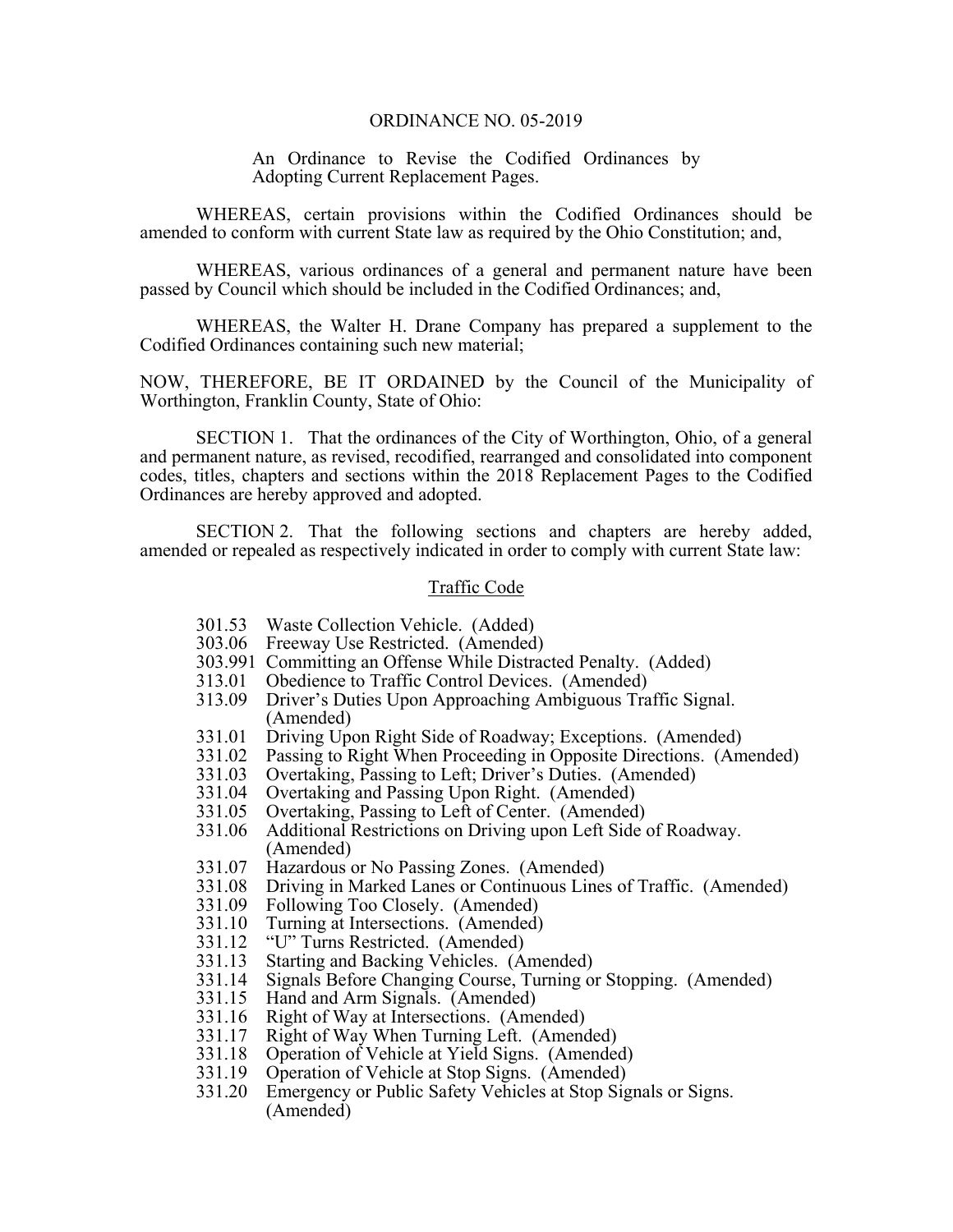# ORDINANCE NO. 05-2019

#### Traffic Code (Cont.)

- 331.22 Driving Onto Roadway From Place Other Than Roadway: Duty to Yield. (Amended)
- 331.23 Driving Onto Roadway From Place Other Than Roadway: Stopping at Sidewalk. (Amended)
- 331.24 Right of Way of Funeral Procession. (Amended)
- 331.26 Driving Upon Street Posted as Closed for Repair. (Amended)
- 331.27 Following and Parking Near Emergency or Safety Vehicles. (Amended)
- 331.28 Driving Over Fire Hose. (Amended)
- 331.29 Driving Through Safety Zone. (Amended)
- 331.30 One-Way Streets and Rotary Traffic Islands. (Amended)
- 331.31 Driving Upon Divided Roadways. (Amended)
- 331.33 Obstructing Intersection, Crosswalk or Grade Crossing. (Amended)
- 331.37 Driving Upon Sidewalks, Street Lawns or Curbs. (Amended)
- 331.40 Stopping at Grade Crossing. (Amended)
- 333.03 Maximum Speed Limits. (Amended)
- 333.031 Approaching a Public Safety Vehicle. (Amended)
- 333.04 Stopping Vehicle. (Amended)
- 333.05 Speed Limitations Over Bridges. (Amended)
- 337.16 Number of Lights. (Amended)
- 337.28 Use of Sunscreening, Nontransparent and Reflectorized Materials. (Amended)
- 371.01 Right of Way in Crosswalk. (Amended)
- 371.02 Right of Way of Blind Person. (Amended)
- 371.07 Right of Way on Sidewalk. (Amended)
- 373.05 Attaching Bicycle or Sled to Vehicle. (Amended)
- 373.06 Riding Bicycles and Motorcycles Abreast. (Amended)
- 373.09 Riding Bicycle on Right Side. (Amended)
- 373.13 Paths Exclusively for Bicycles. (Amended)

# General Offenses Code

- 513.01 Drug Abuse Control Definitions. (Amended)
- 513.05 Permitting Drug Abuse. (Amended)
- 513.09 Controlled Substance or Prescription Labels. (Amended) 529.07 Open Container Prohibited. (Amended)
- 
- 545.10 Misuse of Credit Cards. (Amended)
- 549.04 Improperly Handling a Firearm in a Motor Vehicle. (Amended)

 SECTION 3. That the complete text of the sections listed above are set forth in full in the current replacement pages to the Codified Ordinances. A summary of the amendments to such sections is hereby attached to this ordinance as Appendix A.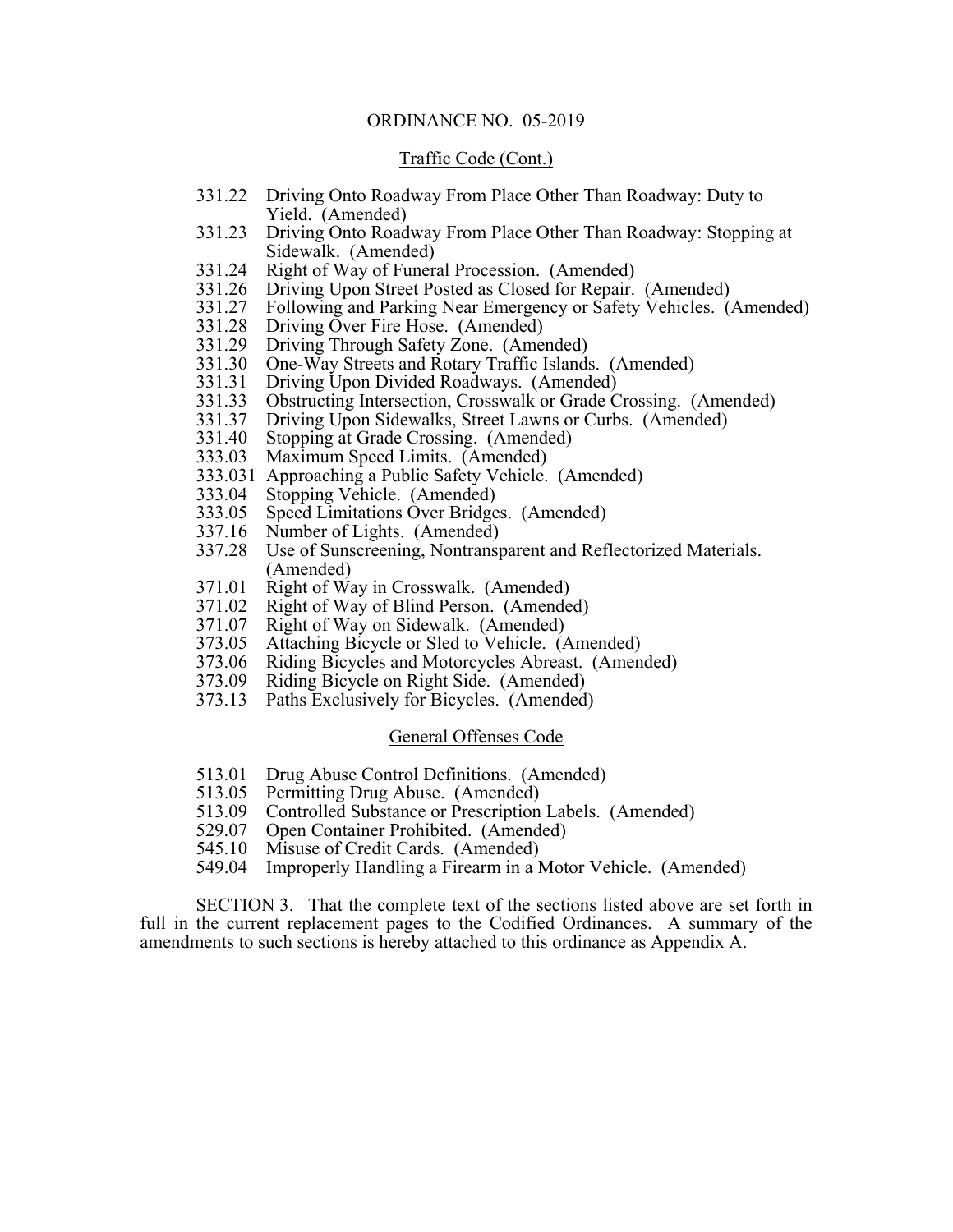# ORDINANCE NO. 05-2019

 SECTION 4. That notice of passage of this Ordinance shall be posted in the Municipal Administration Building, the Worthington Library, the Griswold Center and the Worthington Community Center and shall set forth the title and effective date of the Ordinance and a statement that the Ordinance is on file in the office of the Clerk of Council. This Ordinance shall take effect and be in force from and after the earliest period allowed by law and by the Charter of the City of Worthington Ohio.

Passed March 4, 2019

 $/s/$  Bonnie D. Michael President of Council

Attest

 $\frac{\sqrt{s}}{\text{Clerk of Council}}$  P.H. March 4, 2019<br>Effective March 27.

Introduced February 19, 2019<br>Introduced February 19, 2019<br>P.H. March 4, 2019 Effective March 27, 2019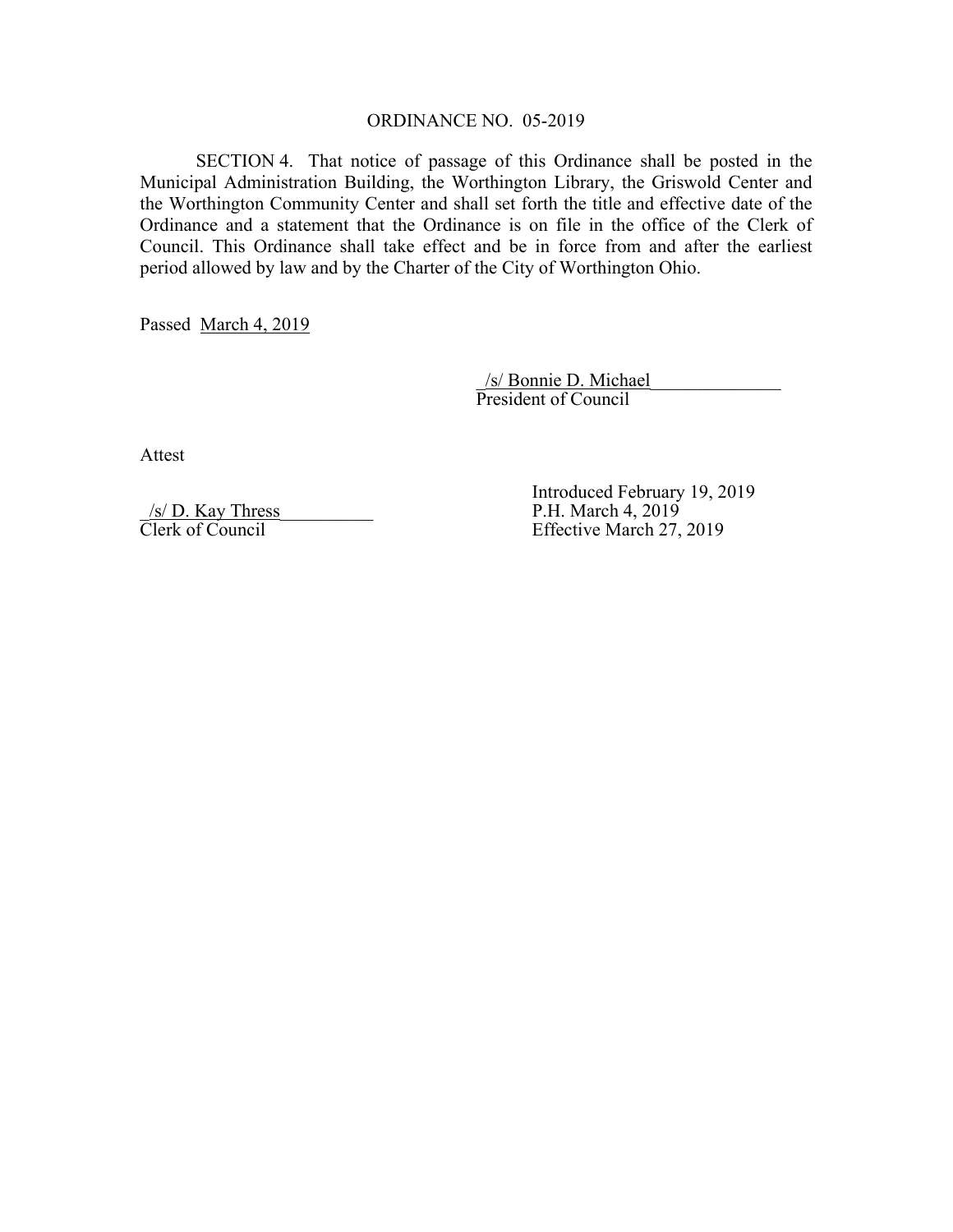301.53 Waste Collection Vehicle. (Adds definition of waste collection vehicle.) ORC 4511.01(RRR)

 303.06 Freeway Use Restricted. (Increases the penalty if offender commits the offense while distracted and the distracted activity is a contributing factor to the commission of the offense.) ORC 4511.051

 303.991 Committing an Offense While Distracted Penalty. (Adds new section providing for an enhanced penalty for committing offenses while distracted.) ORC 4511.991

 313.01 Obedience to Traffic Control Devices. (Increases the penalty if offender commits the offense while distracted and the distracted activity is a contributing factor to the commission of the offense.) ORC 4511.12

 313.09 Driver's Duties Upon Approaching Ambiguous Traffic Signal. (Increases the penalty if offender commits the offense while distracted and the distracted activity is a contributing factor to the commission of the offense.) ORC 4511.132

 331.01 Driving Upon Right Side of Roadway; Exceptions. (Increases the penalty if offender commits the offense while distracted and the distracted activity is a contributing factor to the commission of the offense.) ORC 4511.25

331.02 Passing to Right When Proceeding in Opposite Directions. (Increases the penalty if offender commits the offense while distracted and the distracted activity is a contributing factor to the commission of the offense.) ORC 4511.26

 331.03 Overtaking, Passing to Left; Driver's Duties. (Increases the penalty if offender commits the offense while distracted and the distracted activity is a contributing factor to the commission of the offense.) ORC 4511.27

 331.04 Overtaking and Passing Upon Right. (Increases the penalty if offender commits the offense while distracted and the distracted activity is a contributing factor to the commission of the offense.) ORC 4511.28

 331.05 Overtaking, Passing to Left of Center. (Increases the penalty if offender commits the offense while distracted and the distracted activity is a contributing factor to the commission of the offense.) ORC 4511.29

 331.06 Additional Restrictions on Driving upon Left Side of Roadway. (Increases the penalty if offender commits the offense while distracted and the distracted activity is a contributing factor to the commission of the offense.) ORC 4511.30

 331.07 Hazardous or No Passing Zones. (Increases the penalty if offender commits the offense while distracted and the distracted activity is a contributing factor to the commission of the offense.) ORC 4511.31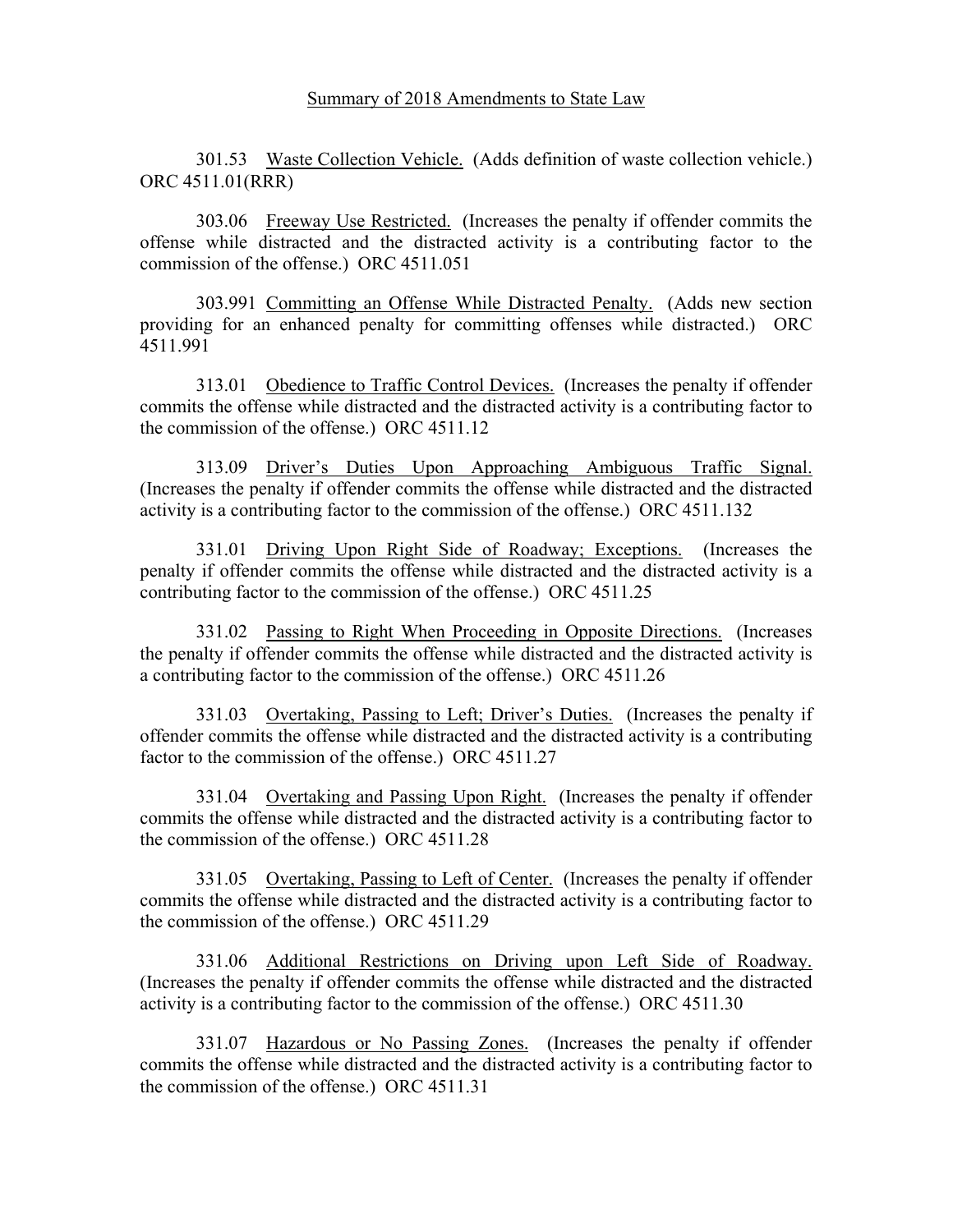331.08 Driving in Marked Lanes or Continuous Lines of Traffic. (Increases the penalty if offender commits the offense while distracted and the distracted activity is a contributing factor to the commission of the offense.) ORC 4511.33

 331.09 Following Too Closely. (Increases the penalty if offender commits the offense while distracted and the distracted activity is a contributing factor to the commission of the offense.) ORC 4511.34

 331.10 Turning at Intersections. (Increases the penalty if offender commits the offense while distracted and the distracted activity is a contributing factor to the commission of the offense.) ORC 4511.36

331.12 "U" Turns Restricted. (Increases the penalty if offender commits the offense while distracted and the distracted activity is a contributing factor to the commission of the offense.) ORC 4511.37

 331.13 Starting and Backing Vehicles. (Increases the penalty if offender commits the offense while distracted and the distracted activity is a contributing factor to the commission of the offense.) ORC 4511.38

 331.14 Signals Before Changing Course, Turning or Stopping. (Increases the penalty if offender commits the offense while distracted and the distracted activity is a contributing factor to the commission of the offense.) ORC 4511.39

 331.15 Hand and Arm Signals. (Increases the penalty if offender commits the offense while distracted and the distracted activity is a contributing factor to the commission of the offense.) ORC 4511.40

 331.16 Right of Way At Intersections. (Increases the penalty if offender commits the offense while distracted and the distracted activity is a contributing factor to the commission of the offense.) ORC 4511.41

 331.17 Right of Way When Turning Left. (Increases the penalty if offender commits the offense while distracted and the distracted activity is a contributing factor to the commission of the offense.) ORC 4511.42

 331.18 Operation of Vehicle at Yield Signs. (Increases the penalty if offender commits the offense while distracted and the distracted activity is a contributing factor to the commission of the offense.) ORC 4511.43(B)

 331.19 Operation of Vehicle at Stop Signs. (Increases the penalty if offender commits the offense while distracted and the distracted activity is a contributing factor to the commission of the offense.) ORC 4511.43(A)

 331.20 Emergency or Public Safety Vehicles at Stop Signals or Signs. (Increases the penalty if offender commits the offense while distracted and the distracted activity is a contributing factor to the commission of the offense.) ORC 4511.03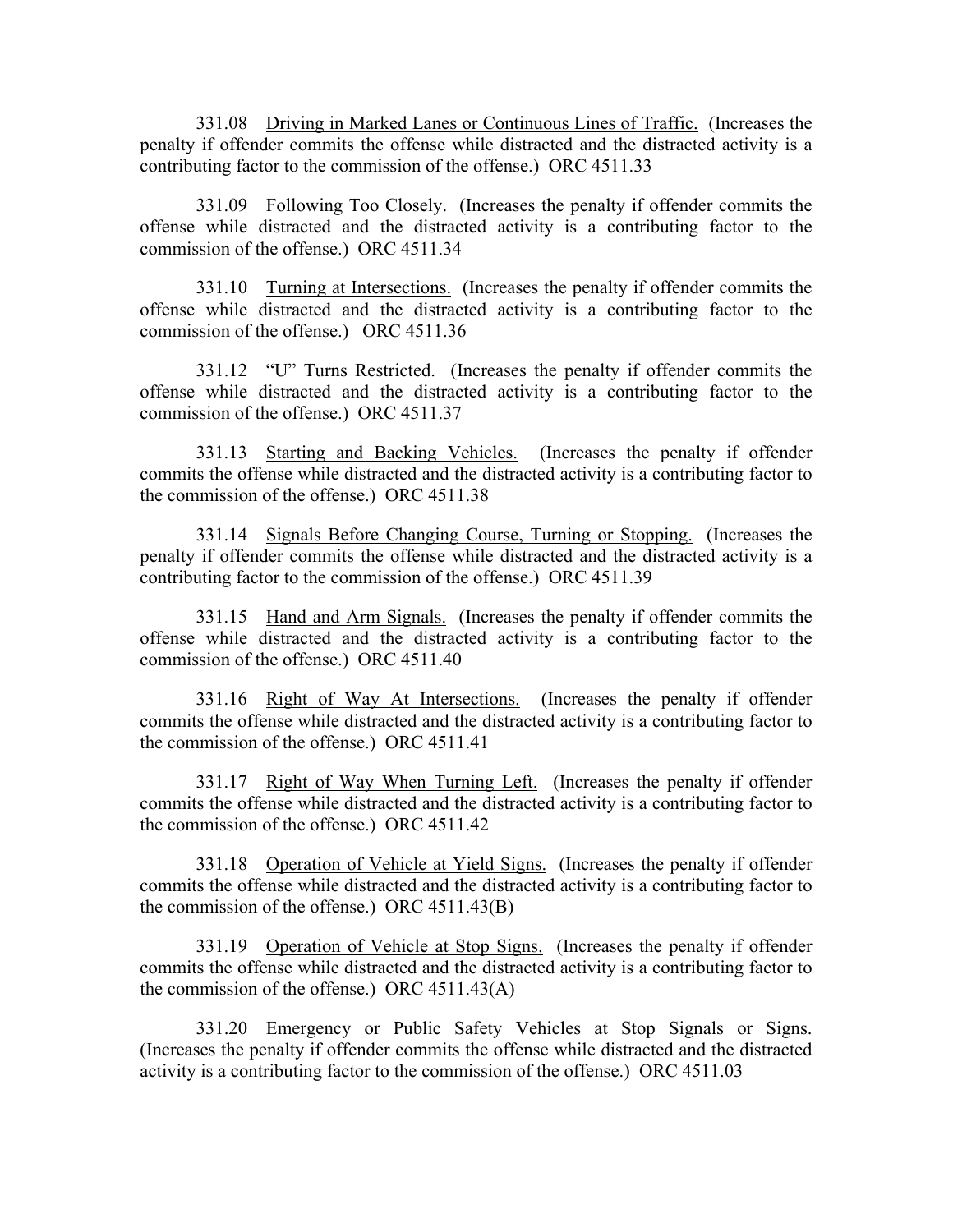331.22 Driving Onto Roadway From Place Other Than Roadway: Duty to Yield. (Increases the penalty if offender commits the offense while distracted and the distracted activity is a contributing factor to the commission of the offense.) ORC 4511.44

 331.23 Driving Onto Roadway From Place Other Than Roadway: Stopping at Sidewalk. (Increases the penalty if offender commits the offense while distracted and the distracted activity is a contributing factor to the commission of the offense.) ORC 4511.431

 331.24 Right of Way of Funeral Procession. (Increases the penalty if offender commits the offense while distracted and the distracted activity is a contributing factor to the commission of the offense.) ORC 4511.451

 331.26 Driving Upon Street Posted as Closed for Repair. (Increases the penalty if offender commits the offense while distracted and the distracted activity is a contributing factor to the commission of the offense.) ORC 4511.71

 331.27 Following and Parking Near Emergency or Safety Vehicles. (Increases the penalty if offender commits the offense while distracted and the distracted activity is a contributing factor to the commission of the offense.) ORC 4511.72

 331.28 Driving Over Fire Hose. (Increases the penalty if offender commits the offense while distracted and the distracted activity is a contributing factor to the commission of the offense.) ORC 4511.73

 331.29 Driving Through Safety Zone. (Increases the penalty if offender commits the offense while distracted and the distracted activity is a contributing factor to the commission of the offense.) ORC 4511.60

 331.30 One-Way Streets and Rotary Traffic Islands. (Increases the penalty if offender commits the offense while distracted and the distracted activity is a contributing factor to the commission of the offense.) ORC 4511.32

 331.31 Driving Upon Divided Roadways. (Increases the penalty if offender commits the offense while distracted and the distracted activity is a contributing factor to the commission of the offense.) ORC 4511.35

 331.33 Obstructing Intersection, Crosswalk or Grade Crossing. (Increases the penalty if offender commits the offense while distracted and the distracted activity is a contributing factor to the commission of the offense.) ORC 4511.712

331.37 Driving Upon Sidewalks, Street Lawns or Curbs. (Increases the penalty if offender commits the offense while distracted and the distracted activity is a contributing factor to the commission of the offense.) ORC 4511.711

 331.40 Stopping at Grade Crossing. (Increases the penalty if offender commits the offense while distracted and the distracted activity is a contributing factor to the commission of the offense.) ORC 4511.61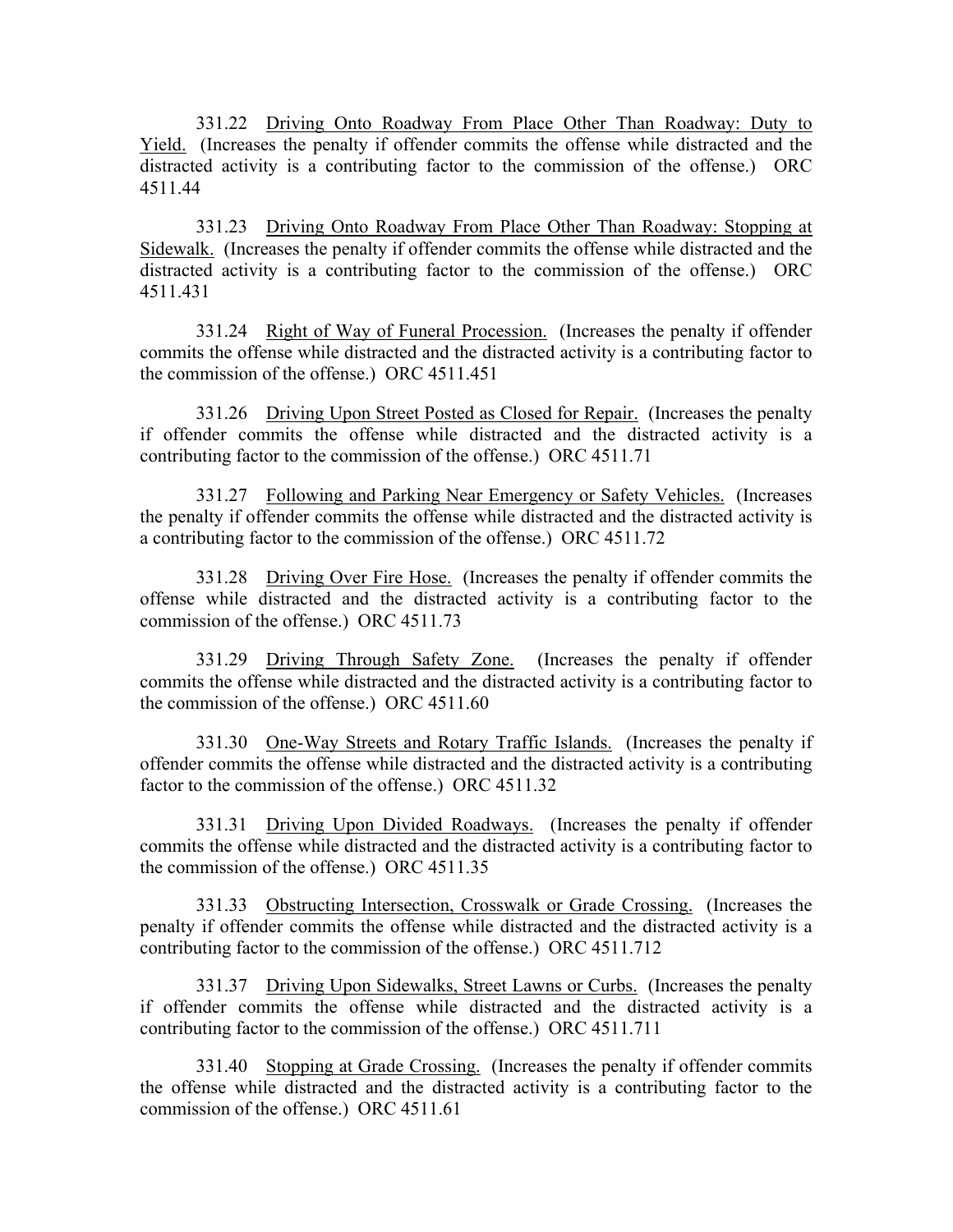333.03 Maximum Speed Limits. (Increases the penalty if offender commits the offense while distracted and the distracted activity is a contributing factor to the commission of the offense.) ORC 4511.21

 333.031 Approaching a Public Safety Vehicle. (Increases the penalty if offender commits the offense while distracted and the distracted activity is a contributing factor to the commission of the offense.) ORC 4511.213

 333.04 Stopping Vehicle. (Increases the penalty if offender commits the offense while distracted and the distracted activity is a contributing factor to the commission of the offense.) ORC 4511.22

 333.05 Speed Limitations Over Bridges. (Increases the penalty if offender commits the offense while distracted and the distracted activity is a contributing factor to the commission of the offense.) ORC 4511.23

 337.16 Number of Lights. (Adds "stationary waste collection vehicles" to subsection (c)(1).) ORC 4513.17

 337.28 Use of Sunscreening, Nontransparent and Reflectorized Materials. (Adds sentence to subsection (a)(1)A. and (b)(4) explaining how FMVSS 205 can be obtained.) ORC 4513.241

371.01 Right of Way in Crosswalk. (Increases the penalty if offender commits the offense while distracted and the distracted activity is a contributing factor to the commission of the offense.) ORC 4511.46

 371.02 Right of Way of Blind Person. (Increases the penalty if offender commits the offense while distracted and the distracted activity is a contributing factor to the commission of the offense.) ORC 4511.47

371.07 Right of Way on Sidewalk. (Increases the penalty if offender commits the offense while distracted and the distracted activity is a contributing factor to the commission of the offense.) ORC 4511.441

 373.05 Attaching Bicycle or Sled to Vehicle. (Increases the penalty if offender commits the offense while distracted and the distracted activity is a contributing factor to the commission of the offense.) ORC 4511.54

 373.06 Riding Bicycles and Motorcycles Abreast. (Increases the penalty if offender commits the offense while distracted and the distracted activity is a contributing factor to the commission of the offense.) ORC 4511.55

 373.09 Riding Bicycle on Right Side. (Increases the penalty if offender commits the offense while distracted and the distracted activity is a contributing factor to the commission of the offense.) ORC 4511.55(A)